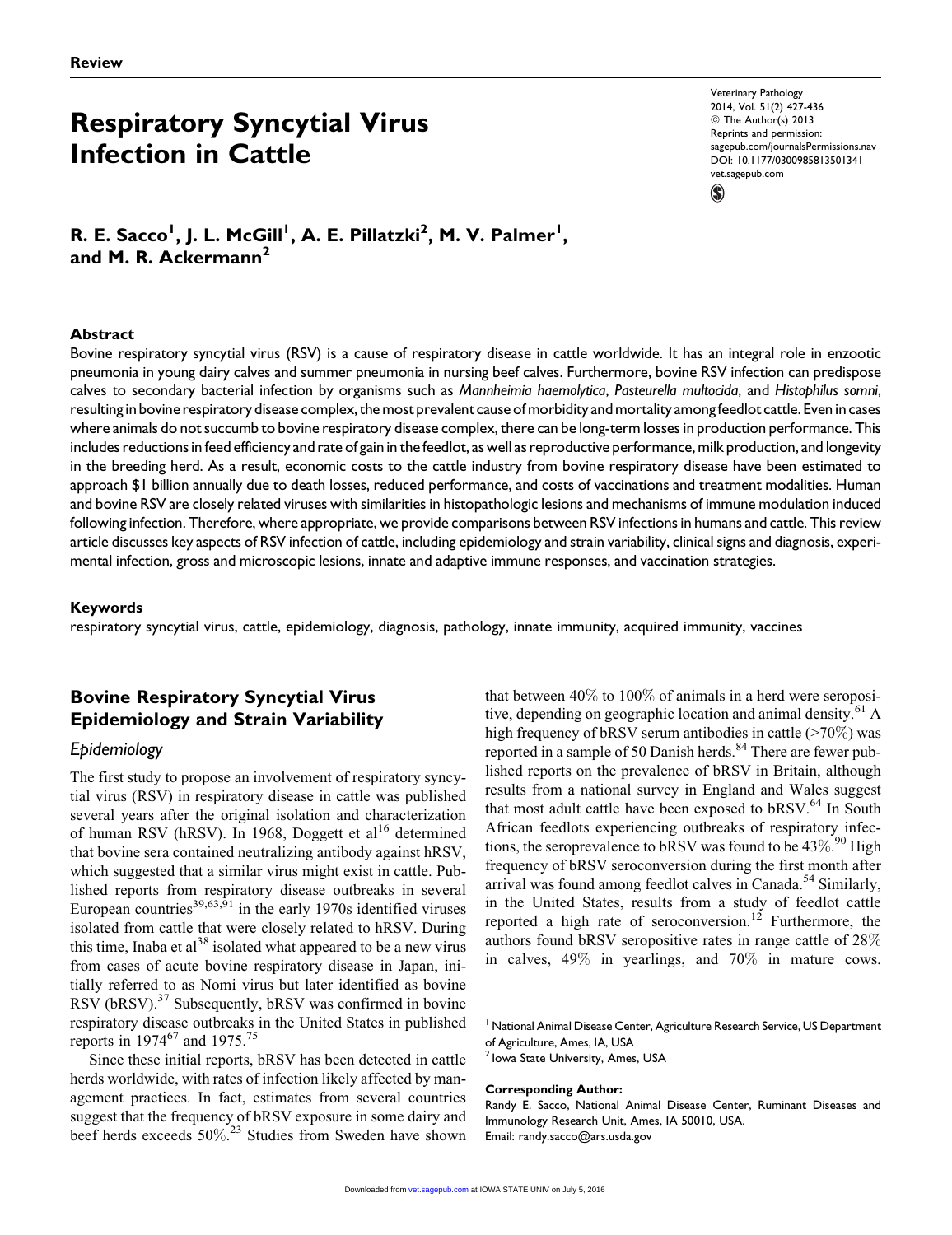Significant regional differences in the frequency of bRSV have also been reported from studies in Mexico. $\frac{70}{10}$ 

bRSV-associated disease is most pronounced in calves less than 6 months of age, and infection can occur even in the presence of maternal antibodies. It has been estimated in some geographic areas that more than 70% of calves have been exposed by the age of 12 months.<sup>86</sup> As with hRSV, reinfections in calves are common. Viruses from recurrent bRSV infections varied by up to  $11\%$  in sequence, even in closed herds.<sup>47</sup> The authors proposed that based on the high degree of diversity, it is likely that recurrent infections result from reintroduction of bRSV into the herd before each new outbreak. Transmission of bRSV may occur via aerosol droplets from, or direct contact with, infected animals or indirectly via contaminated surfaces.<sup>34</sup> Seasonal periodicity is seen with bRSV, with most common occurrences of infections in the fall and winter months in temperate environments.<sup>89</sup>

In addition to temperature fluctuations, additional stress factors that can increase the risk of bRSV infection include but are not limited to weaning, handling, transportation, mixing of cattle from different sources, crowding, and dusty environments. Clinical signs are frequently seen 7 to 10 days following a stressful event (eg, transport to a feedlot) but may be seen as late as 30 days or more after arrival. Respiratory viruses are well recognized as primary pathogens, where even uncomplicated infections cause substantial production losses. However, importantly, these viruses may predispose the calf to secondary bacterial infections, such as Mannheimia haemolyica, Pasteurella multocida, Histophilus somni, or Mycoplasma bovis, resulting in the bovine respiratory disease complex, the leading cause of morbidity and mortality in US feedlots. Its economic impact is considerable due to death losses, reduced performance, and costs of vaccination and treatment.

# Strain Variability

bRSV belongs to the family Paramyxoviridae, subfamily Pneumovirinae, and genus Pneumovirus. Pneumoviruses are single-stranded, negative-sense RNA viruses with a genome of approximately 15.2 kb. The RSV viral RNA is transcribed into 10 major subgenomic mRNAs encoding 11 proteins, because the M2 gene encodes 2 proteins. Associated with the genomic RNA are nucleocapsid (N), phosphoprotein, large polymerase, and associated proteins, as well as transcriptional antitermination factor M2-1 and RNA regulatory protein M2-2. There are 3 transmembrane surface glycoproteins: attachment (G), fusion (F), and small hydrophobic. A nonglycosylated matrix or membrane protein (M) is associated with the inner face of the envelope. Finally, there are 2 nonstructural (NS) proteins that accumulate in infected cells: NS1, NS2.

RSV has been classified into 2 subgroups, A and B, based on antigenic and genetic differences.<sup>1,13</sup> bRSV isolates can be classified into subgroups based on reactivity of mAb to the G protein, although these may represent variants of a single major antigenic group.<sup>15,19</sup> The F protein is a type I viral fusion protein synthesized as a precursor that is proteolytically cleaved by a furin into disulfide-linked fragments.<sup>57</sup> Although bRSV isolates possess antigenically heterogeneous G proteins, a type II integral membrane protein, the nucleotide sequences have been shown to be less variable than for hRSV.<sup>19,87</sup> The F and G glycoproteins contain the main neutralization and protective epitopes. For RSV, the attachment protein is a major target of the host anti-RSV antibody response, $^{22}$  and certain regions may be under immune selection.<sup>95</sup> However, immunologic pressures may differ between bRSV and hRSV, as suggested by differences in the variability of the central hydrophobic region of the G protein of these viruses. $65$ 

# bRSV Diagnosis, Experimental Infection, and Pathology

Clinical Signs and Diagnosis of Field Cases. The incubation time for bRSV is estimated to be 2 to 5 days. Infection can be subclinical and involve the upper respiratory tract or both the upper and lower regions of the respiratory tree.<sup>87</sup> Clinical signs of bRSV infections can range from minimal to severe with dyspnea and death. Affected calves can have tachypnea, ocular serous secretions, dry muzzle, reduced activity, anorexia, and fevers up to 40°C. With severe infections, dyspnea can be pronounced and marked. These signs coincide with bRSV infection, during which viral replication is detectable beginning at 2 to 3 days postinfection and continues until 7 to 10 days postinfection. There has been a biphasic pattern of clinical signs noted following some BRSV infections.<sup>10</sup> However, the mechanistic basis underlying this phenomenon is not fully understood. In grouped calves, individual animals can become infected, but there can be spread involving multiple calves. With subclinical infections, animals may have some loss of feed intake and, thereby, a subtle reduction in weight gain and activity. With severe infections, however, anorexia and reduced water consumption can result in weight loss and dehydration in just a few days. Those animals that do survive severe infection lag to varying degrees in weight gain and growth. They are also susceptible to secondary bacterial infections with pathogens such as M. haemolytica, P. multocida, H. somni, and M. bovis that further alter growth.

Immunofluorescence stains have been used to identify bRSV antigens in frozen lung samples; however, cellular and structural resolution is difficult with fluorescent images, and tissues can have endogenous (background) fluorescence. In many laboratories, the virus is detected with immunohistochemistry (IHC) of lung tissue fixed in formalin and processed (Fig. 1). IHC sections allow excellent assessment of cellular structures and lesions compared to immunofluorescence, although in practical terms, many samples submitted to diagnostic laboratories have some degree of autolysis due to the time that it takes for samples to be collected from cattle in the field or in feedlots and for immersion into formalin. Autolysis can affect fluorescence and IHC staining and assessment of histopathologic lesions.

Additional diagnostic tests include polymerase chain reaction (PCR), to identify the simple presence of viral genome, or real-time reverse transcription PCR (RT-PCR), to determine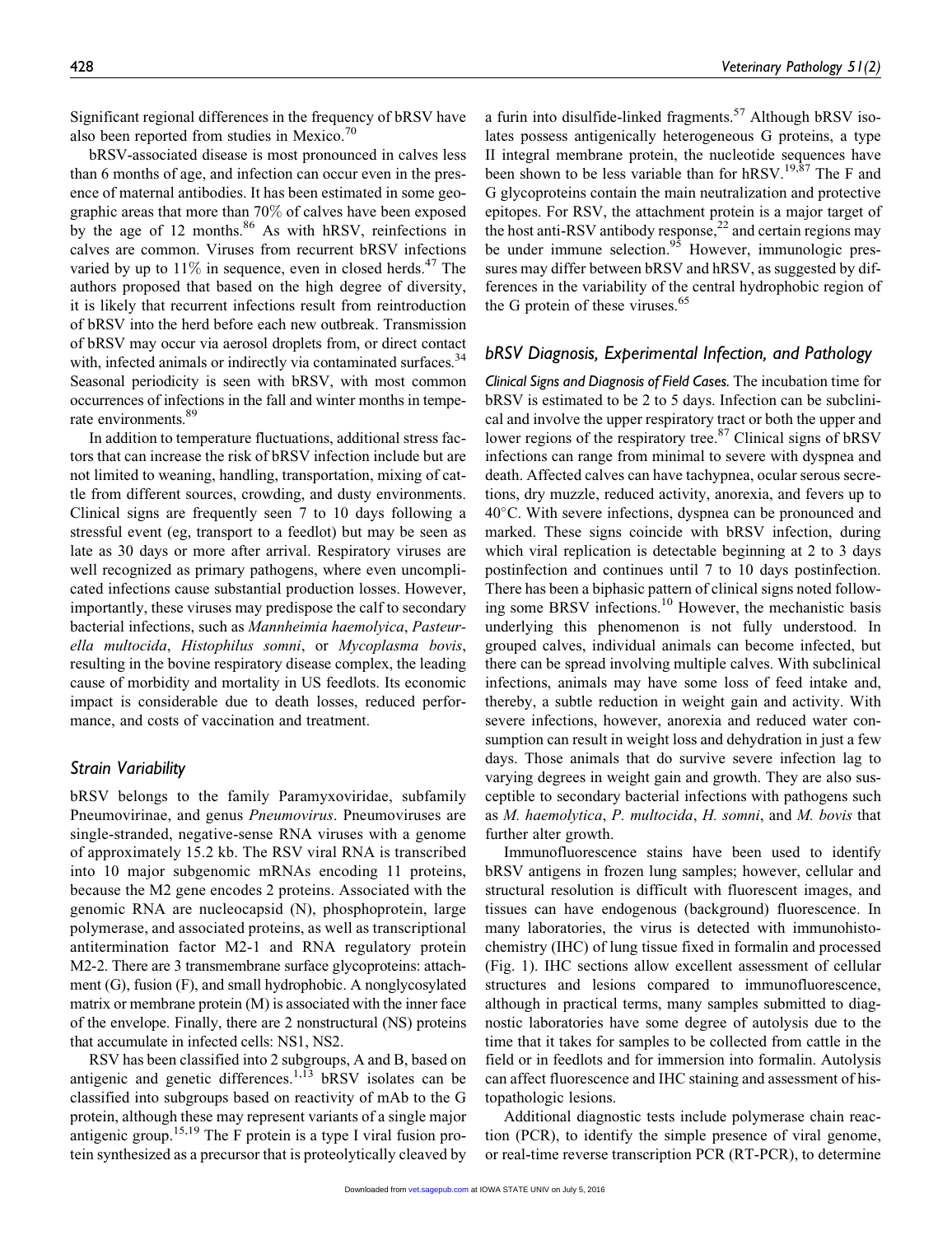

Figure 1. Lung; calf of indeterminate age. Immunohistochemical detection of respiratory syncytial virus (RSV) antigen in the lung of a calf in which a bronchiole is somewhat dilated and variably filled with cell debris, macrophages, and occasional neutrophils. There are areas of ulceration and erosion, and remaining epithelial cells have viral antigen within the cytoplasm. Around this airway, the lung is consolidated and contains moderate infiltrates of lymphocytes, macrophages, and occasional neutrophils. Figure 2. Lung; 3-month-old calf; 7 days after experimental infection with bovine RSV (bRSV). Note multifocal to coalescing areas of plum-red consolidation cranial and ventral aspects of right cranial and middle lobes, and cranial aspect of caudal lobes Consolidated areas surround and divide foci of pale pink hyperinflated lung. Figure 3. Lung; 3-month-old calf; 7 days after experimental infection with bRSV. Alveolar septae are thickened due to cellular infiltrates of macrophages, lymphocytes, and lesser numbers of neutrophils. Hematoxylin and eosin. Figure 4. Lung; 3-month-old calf; 7 days after experimental infection with bRSV. Bronchioles are filled with neutrophils, sloughed epithelial cells, and necrotic cell debris. Hematoxylin and eosin. Figure 5. Lung; 3-month-old calf; 14 days after experimental infection with bRSV. Bronchiolitis obliterans is characterized by bronchiolar lumens partially occluded by a polypoid fibrocellular mass composed of mononuclear inflammatory cells, epithelial cells, fibrin, and multinucleated syncytial cells, all supported by a fine fibrovascular stroma. Inset: Fibrocellular mass protrudes into bronchiolar lumen partially lined with epithelial cells. Hematoxylin and eosin.

the relative level of bRSV mRNA of either F protein or nucleoprotein. A commercial kit detects all bRSV strains assessed with 99.3% efficiency and a detection limit of 0.1  $TCID_{50}$  $(50\%$  tissue culture infective dose).<sup>83</sup> This kit had much higher sensitivity than that of fluorescent antibody assays. A 1-step multiplex real-time RT-PCR assay for bRSV, bovine herpesvirus 1, and bovine parainfluenza virus 3 was also found to be more sensitive than immunofluorescence (and virus isolation).<sup>81</sup> Intranasal vaccination (Rispoval RS with PI3 IntraNasal, Pfizer) can result in bRSV detection by an RT-PCR kit (Taqvet BRSV, Laboratoire Service International) for beyond 14 days in some calves.<sup>82</sup>

Viral isolation and titers can be determined from lung samples as well. Unfortunately, bRSV is somewhat labile and can be difficult to isolate and titrate from tissue samples. This is especially true for samples from the field or tissues that are

packaged and shipped to diagnostic laboratories. A 1-step enzyme-linked immunosorbent assay has been developed recently and appears to have advantages in terms of sensitivity in comparison to an antigen-capture enzyme immunoassay. A strip test designed for detection of human strains of RSV can detect bRSV in experimentally infected calves.<sup>76</sup>

At the diagnostic and pathology laboratories at Iowa State University, bRSV cases are routinely assessed by postmortem examination, histopathology, IHC, RT-PCR, and, less frequently, viral isolation. In 2012, the diagnostic laboratory had 45 bovine respiratory disease cases diagnosed with bRSV. Cases originated from not only Iowa but also Nebraska, Illinois, Minnesota, Ohio, and Virginia, and the average age of affected calves was 6 to 7 months. Peak numbers of cases were seen in the fall, primarily in November and December. Concurrent infections with infectious bovine rhinotracheitis,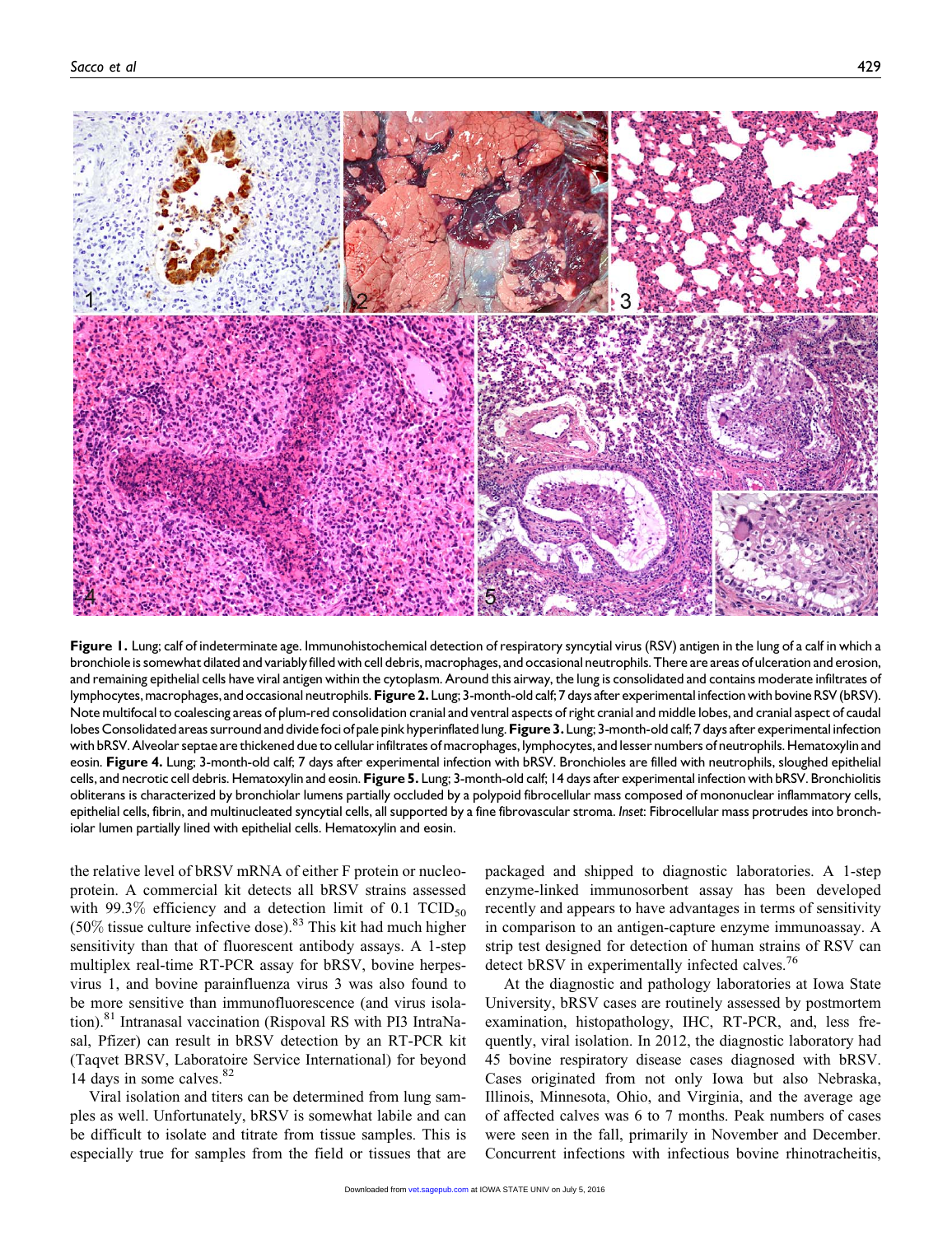bovine viral diarrhea virus, P. multocida, M. haemolytica, M. bovis, H. somni, Arcanobacterium pyogenes and Bibersteinia trehalosi were diagnosed in many of these cases. Although bacterial pathogens were not always isolated, the majority of cases had microscopic evidence of concurrent bacterial bronchopneumonia. The routine postmortem tissue work up in the diagnostic laboratory includes gross and histopathologic evaluations, routine bacterial culture of lung, IHC staining of lung sections, and a multiplex RT-PCR assay which detects multiple bovine viral respiratory pathogens and was developed at Iowa State University.<sup>35</sup> In the early stages of clinical disease, tissue from lesions typical of bRSV in the cranioventral lung fields is frequently the best sample to use for virus detection.<sup>10,48</sup>

Experimental Infection. Clinical signs of respiratory disease observed following experimental infection of calves with bRSV, while similar to those seen in field cases, have been of varying degrees of severity. Plausible reasons for the variable results between studies include differing routes of inoculation, dose of inoculum, number of times that inoculum was administered, age of calves, or complicating factors such as secondary bacterial infection. In comparing a sample of experimental infection studies, routes of inoculation have included intratracheal, intranasal, aerosol, or a combination of challenge routes, given once or multiple times on consecutive days.<sup>30,49,69,94,96</sup> In addition, doses of inocula utilized in these studies have ranged from  $10^2$  to  $10^5$ tissue culture infective doses and, in others, up to  $10<sup>5</sup>$  plaqueforming units. Experimentally infected calves have been shown to have an elevated temperature beginning at day 2 that persists until approximately day 7 postinfection. Additionally, increased respiration rates, nasal discharge, and coughing have been observed for several days following infection.

Gross and Microscopic Lesions. Lesions observed in field cases or following experimental infection with bRSV are of a similar nature. In the lungs of affected animals, gross lesions of bRSV infection have a cranioventral distribution and are characterized by atelectatic, collapsed, deep red-purple lesions that are rubbery upon palpation. Consolidated lesions can be present throughout the cranial, middle, and accessory lobes or lobular in distribution with areas of consolidation distributed multifocally and surrounded by lobules of pink, overinflated lung  $(Fig. 2)$ <sup>68</sup>. The nasal meatus, trachea, bronchi, and bronchioles can contain foamy to mucopurulent discharge. In contrast, caudodorsal lobes are often distended with interlobular, lobular, or subpleural emphysematous and edematous lesions. Caudodorsal lung regions may fail to collapse and, due to emphysema, may be pale. The demarcation between cranioventral consolidation and caudodorsal edematous and emphysematous changes can be well delineated. Variations in gross lesions may occur with a generalized red discoloration to all lung lobes and rubbery texture in both cranioventral and caudodorsal regions. Animals that exhibit severe respiratory distress may present with emphysematous lesions in interlobular or subpleural locations, resulting in pneumothorax, pneumomediastinum, or pneumopericardium.<sup>8,44</sup> In some cases,

subcutaneous emphysematous bullae may develop along the shoulders, back, neck, or perineum.<sup>8,44</sup> Pulmonary lymph nodes (ie, mediastinal and tracheobronchial) may be enlarged, edematous, or even hemorrhagic.

In cranioventral lobes, microscopic lesions are those of a bronchointerstitial pneumonia, necrotizing bronchiolitis, syncytia formation, type II pneumocyte hyperplasia, and exudative or proliferative alveolitis (Figs. 3, 4).<sup>10</sup> Alveolar lumens often contain seroproteinaceous fluid, fibrin casts, cell debris, few alveolar macrophages, and occasional neutrophils. Nearby alveoli can contain air and be modestly dilated due to hyperinflation. The most consistent feature, necrotizing bronchiolitis, is characterized by degenerative or necrotic ciliated and nonciliated bronchiolar epithelium. Epithelial cell necrosis leads to ulcerated foci covered by necrotic cell debris with nearby degenerate cells exhibiting rounded cell borders. Erosion and ulceration of the epithelial layer may also lead to attenuation of epithelial cells as they extend over exposed basement membrane. This results in bronchioles lined by flattened cells that sometimes have a squamous morphology. IHC may reveal viral antigen in bronchiolar epithelial cells.<sup>23</sup> Multinucleated syncytial cells can often be found projecting from the bronchiolar wall or free in the lumen. Syncytial cells may also be found in alveoli. Uncommonly, eosinophilic intracytoplasmic viral inclusions may be seen in syncytial cells as well as mononuclear cells or epithelia. Neutrophilic exudates may be present within bronchi, bronchioles, or alveoli. Lobular to diffuse interstitial thickening of alveolar septae is seen and is the result of alveolar capillary congestion, infiltration of inflammatory cells (ie, lymphocytes, macrophages), and type II pneumocyte hyperplasia. Interlobular septae are often widened or expanded by edema and dilation of lymphatic vessels. Lesion severity does not often correlate with viral load or viral distribution, suggesting that much of the tissue damage is the result of host response rather than primary viral infection.<sup>23</sup> Tracheobronchial lymph nodes of affected cattle are often characterized by enlarged cortical areas with prominent follicles and expanded parafollicular areas and medullary cords due to lymphocytic hyperplasia. Medullary sinuses often contain macrophages, with variable numbers of lymphocytes, plasma cells, and hemosiderin-laden macrophages and occasional neutrophils and eosinophils. With secondary bacterial infections or bovine respiratory disease complex, tracheobronchial lymph nodes can have a variety of additional histologic features, ranging from suppurative to lymphocytic and granulomatous.

As the infection progresses, an attempt to repair necrotic airways may result in epithelial hyperplasia and bronchiolitis obliterans, also known as bronchiolitis fibrosa obliterans, obliterative bronchiolitis, or organizing bronchiolitis (Fig. 5).<sup>10</sup> Bronchiolitis obliterans can result after damage to the bronchiolar epithelium and has been characterized as ''wound healing gone awry.''10 Persistent inflammation with fibrinous exudates results in attempts to heal through fibroblast infiltration and neovascularization.<sup>10</sup> In as little as 10 days after infection, the result may be fibrous polyps, covered by respiratory epithelium, extending into the airway lumen, and resulting in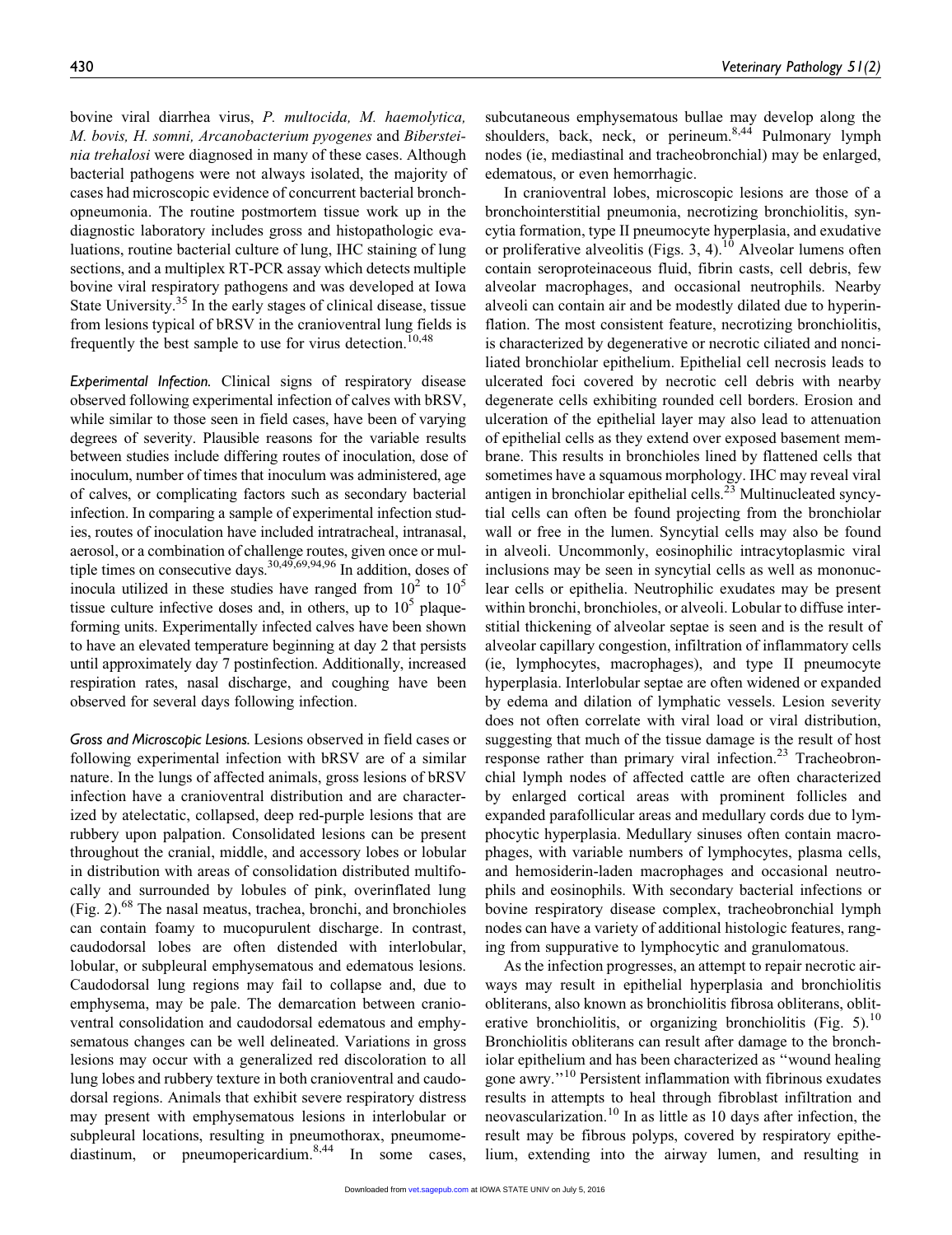permanent decreases in airflow and alveolar ventilation. Bronchiolitis obliterans can be induced by various agents (eg, viral, bacterial, parasitic, toxic) and is not specific for bRSV. Ultrastructurally, changes in ciliated and nonciliated epithelial cells, as well as type I and type II pneumocytes, can range from acute cell swelling to necrosis.<sup>44</sup> Intercellular areas can be expanded, and epithelial cells may lose intercellular junctions.

## Immune Responses to RSV

Innate Immunity. The initiation of an innate immune response is dependent on the recognition and binding of evolutionarily conserved pathogen-associated molecular patterns (PAMPs) to pattern recognition receptors (PRRs). Recognition of viral PAMPs involves at least 3 distinct classes of PRRs: toll-like receptors (TLRs), retinoic acid–inducible gene I–like receptors, and nucleotide-binding oligomerization domain–like receptors. Recognition of RSV infection involves several TLRs, including TLR2, 3, 4, 7, and  $8^{4,98}$  TLR3, which recognizes doublestranded RNA, and TLR7, which recognizes single-stranded RNA, are endosomal receptors that are key for the innate recognition of RNA viruses. It has been shown that RSV stimulates airway epithelial cells via signaling through TLR3 and retinoic acid–inducible gene I–like receptors, which have been linked to distinct pathways controlling NF- $\kappa$ B activation.<sup>50</sup> The F protein of bRSV has been reported to bind to TLR4 and, in concert with MD2 and CD14, also mediate NF- $\kappa$ B activation.<sup>51</sup>

Recognition of viral infection through PRRs results in production of type I IFN and induction of IFN-stimulated genes, including MxA protein, protein kinase R, ISG15, and 2'-5' oligoadenylate synthetase. Paramyxoviruses are known to utilize different mechanisms to affect IFN signaling. hRSV and bRSV have evolved strategies to inhibit the IFN-induced cellular response that are dependent on NS proteins. As is characteristic of pneumoviruses, these viruses have 2 genes that encode for NS proteins. It has been shown that NS1 and NS2 proteins cooperatively mediate resistance of bRSV and hRSV to IFNstimulated responses in a species-specific manner.<sup>6,71</sup> In fact, the precise mechanism whereby type I IFN responses are altered varies between these viruses. In the case of bRSV, NS proteins block phosphorylation and activation of IRF3.<sup>7</sup> By comparison, hRSV NS1 and NS2 modulation of type I IFN responsiveness involves inhibition of Stat2 expression.<sup>52</sup>

In addition to induction of the IFN response, ligation of PRRs by viral PAMPs stimulates the early release of inflammatory chemokines and cytokines that are important in the initiation of adaptive immunity. In particular, activation of antigen-presenting cells such as dendritic cells and macrophages is critical for this function. Stimulation of bovine dendritic cells with bRSV in vitro results in increased expression of transcripts for the chemokines RANTES, MIP-1 $\alpha$ , MIP2 $\alpha$ , MIP3 $\alpha$ , and MCP-2 and the cytokine receptor CCR3.<sup>92</sup> Our laboratory has demonstrated that bRSV infection also induces inflammatory cytokine production by alveolar macrophages. Interestingly, the kinetics of induction following bRSV stimulation differs between cytokines. For example, we found

peak induction of IL-1 $\beta$  and IL-12p40 mRNA in alveolar macrophages occurs on day 3 postinfection in the neonatal ruminant RSV model, whereas IL-6 mRNA was higher at day 5 than day 3 of infection.<sup>18</sup>

In addition to antigen-presenting cells, another cell type thought to be important in bridging the innate and adaptive immune response is the  $\gamma\delta$  T cell. Recently, our laboratory demonstrated that stimulation of bovine  $\gamma\delta$  T cells with TLR3 or TLR7 agonists or with in vitro or in vivo bRSV infection results in robust production of message and protein for the chemokines MIP-1 $\alpha$ , GM-CSF, and MCP-1.<sup>55</sup> Bovine  $\gamma\delta$  T cells can express the workshop cluster 1 (WC1) receptor and can be further divided serologically into WC1.1<sup>+</sup> and WC1.2<sup>+</sup> subsets. Production of proinflammatory mediators following bRSV stimulation was primarily restricted to WC1.1 and WC1<sup>neg</sup>  $\gamma\delta$  T-cell subsets, with the WC1.2<sup>+</sup>  $\gamma\delta$  T-cell subset producing regulatory cytokines, including IL-10 and TGF- $\beta$ , suggesting a unique functional difference amongst bovine  $\gamma\delta$ T-cell populations following bRSV infection.

Recently, our laboratory has shown a significant upregulation of the innate chemokine IL-8 in areas of lungs with lesions of RSV-infected calves on day 7 postinfection.<sup>69</sup> While the source of IL-8 in our model is not clear, Gershwin has suggested that bRSV-infected bovine respiratory/turbinate epithelial cells upregulate transcripts for the proinflammatory cytokines IL-6 and IL-8<sup>24</sup> Interestingly, our results fit well with data showing that IL-8 is elevated in the respiratory tract of children with RSV bronchiolitis. Rodents lack a bona fide homologue of IL-8, although mice have what are considered to be functional homologues, CXCL1 (GRO/KC), CXCL2 (MIP-2), and CXCL5-6 (LIX), which belong to the same major cluster of chemokines. Thus, it is important to note that the calf can prove useful as an in vivo model for future exploration into pathways that specifically regulate innate immune responses during RSV infection.

Adaptive Immune Responses. The development of an adaptive immune response is required for the control and clearance of established RSV infections. Following infection, cattle mount virus-specific antibody and T-cell responses; however, these responses are weak and transient, as animals can be continuously reinfected throughout life. It is clear from work in mice and humans that CD4 and CD8  $\alpha\beta$  T cells mediate elimination of a primary RSV infection. T-cell responses are directed at epitopes within several RSV proteins, including the N, M, NS2, M2-1, F, and  $G<sup>58</sup>$  The F and G proteins are the major histocompatibility antigen class II–restricted targets in humans and cattle, $9.58$  with the F protein of hRSV being the most thoroughly studied and described to contain multiple antigenic regions.<sup>88</sup> To our knowledge, there are currently no specific bovine leukocyte antigen class II epitopes defined for bRSV in the bovine.

RSV infection in humans induces a mixed Th1- and Th2-type cytokine response.<sup>62</sup> Production of IL-12 by dendritic cells and early IFN $\gamma$  are required for the priming of an effective Th1-type cytokine response; however, hRSV has been shown to interfere with dendritic cell cytokine production and its ability to initiate the development of a Th1 response.<sup>3,9,31</sup> The ensuing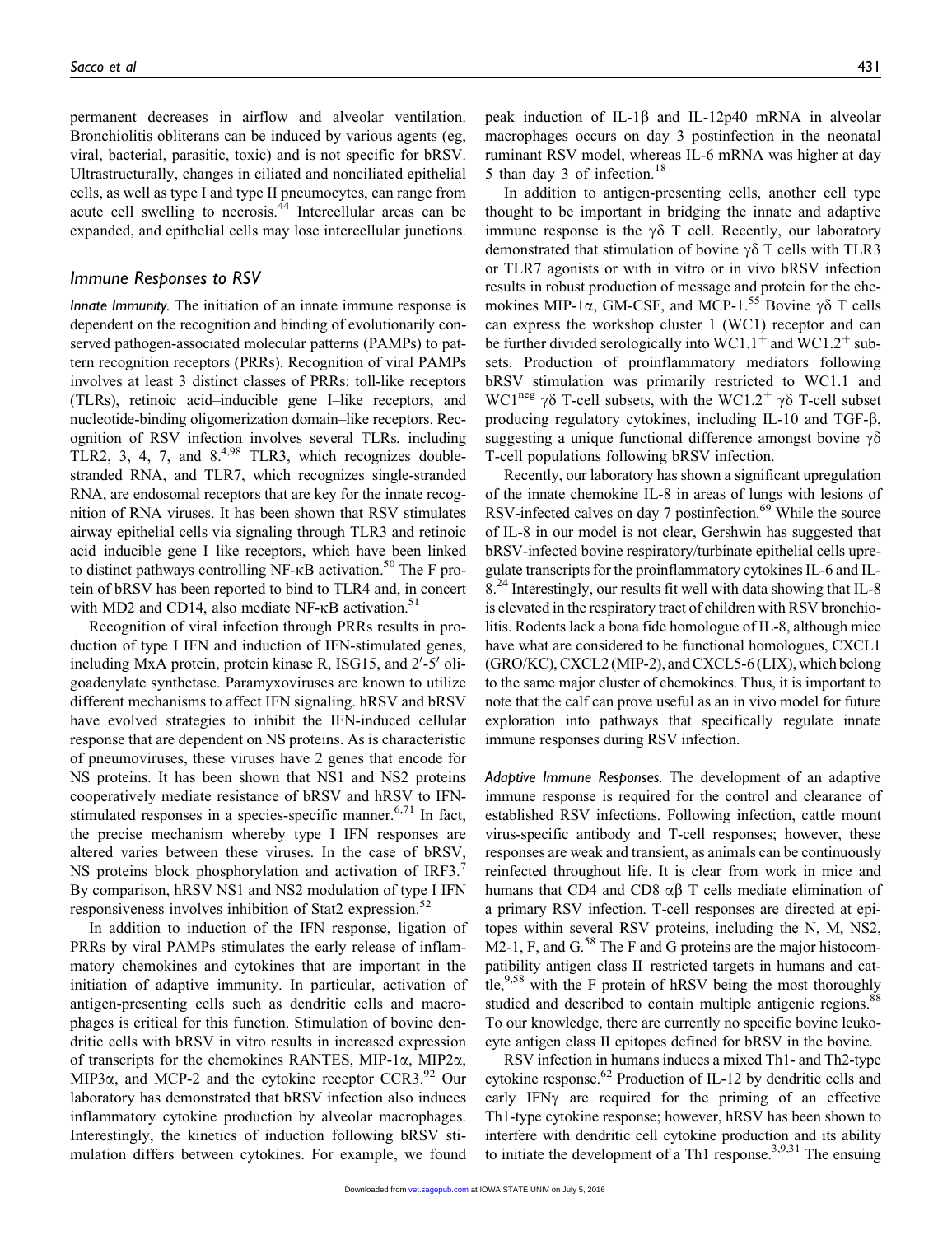Th2 polarized response leads to increased disease severity and lunginjury and is thought to block the development of an effective CD8 T-cell response during primary and secondary challenge.5,9,17,36

Like humans, calves infected with bRSV develop a mixed cytokine response but favor the development of a Th2-type immune response following infection. Studies of the cells and lymph fluid from bRSV-infected calves reveal enhanced IL-4 and IL-13 production in the serum and tissues as early as day 4 postinfection and increased serum levels of virusspecific IgE, indicating the establishment of a Th2-type response.<sup>59,77,78</sup> Calves develop IFN $\gamma$ -producing cells and levels of the cytokine increase in the serum, but neither cell numbers nor IFN $\gamma$  levels correlate with positive disease outcome.<sup>26</sup> Evidence from humans has suggested that due to the Th2 nature of the antiviral immune response, hRSV infection may predispose children to the development of allergies and asthma later in life.<sup>73,74</sup> Interestingly, bRSV infection in calves has also been shown to predispose to allergic sensitization. $25,27$  Gershwin et al demonstrated that exposure to the model allergen ovalbumin during bRSV infection resulted in significantly increased levels of IL-4, IL-13, and ovalbumin-specific IgE compared to uninfected control calves.<sup>25</sup>

Cytotoxic CD8 T cells play a critical role in the control and clearance of RSV infection. Bovine CD8 T cells target the M2, F, N, and G proteins of bRSV.<sup>20,79</sup> Calves infected with bRSV exhibit increased CD8 T-cell infiltration in the lungs, trachea, and nasopharynx,<sup>56</sup> with cytotoxic T-cell activity peaking between 7 and 10 days postinfection.<sup>97</sup> As evidence of their importance during infection, depletion of CD8 T cells from bRSV-infected calves results in more severe disease and increased and sustained viral shedding compared to nondepleted control animals.<sup>80</sup> Although bRSV elicits a cytotoxic T-cell response, it is weak and transient.<sup>21,97</sup> Anecdotally, this is evidenced by the recurring infections that occur commonly in humans and calves.<sup>29,89</sup> Calves infected with bRSV exhibit limited bRSV-specific cytotoxicity during primary infections and impaired memory responses following challenge or vaccination.<sup>21,97</sup> This may be due to the strong Th<sub>2</sub> skewing that occurs during RSV infection, which acts to inhibit the development of an efficient CD8 T-cell response and prevent the establishment of long-lived memory.<sup>9</sup>

Humoral immunity plays an important role in defending the host from RSV infection. While not fully effective, maternal antibodies may provide some level of protection from severe  $bRSV$  infection;<sup>46</sup> however, their presence has also been described to suppress the development of antibody and T-cell responses during acute infection.<sup>14,45</sup> Calves mount antibody responses to several bRSV antigens, but the primary targets for protective humoral responses are the F, G, and NP proteins.<sup>79</sup> bRSV-specific IgM and IgA can be detected in the nasal secretions and serum of bRSV-infected calves as early as 8 days postinfection.<sup>45</sup> BRSV-specific IgG2 is not detected in the serum until 1 to 3 months postinfection, while virus-specific IgG1 is detectable starting at 13 days postinfection.<sup>45</sup> In a

separate study, virus-specific IgE, another antibody associated with Th2 skewing and airway hyperresponsiveness, was detectable in the serum concurrent with the development of clinical signs. $77,78$ 

# BRSV Vaccines

There are multiple vaccines currently marketed for bRSV (killed and modified live) that are generally provided as part of multivalent products. In the 1960s, a formalin-inactivated RSV vaccine was developed that not only failed to protect against hRSV disease but also induced an exaggerated clinical response to RSV infection in infants who were RSV näive before vaccination, and 2 infants died.<sup>11,41,42</sup> Similar vaccineenhanced disease has been reported from 2 cases of natural  $bRSV$  infections in calves.<sup>43,72</sup> In the former case, an outbreak of respiratory tract disease among 5- to 7-month-old calves on a beef-fattening farm in the Netherlands started 2 days after administration of a modified-live bRSV vaccine.<sup>43</sup> The disease was severe among vaccinates but absent in nonvaccinated calves 8 months of age or older. In the latter case, 30% of 8 month-old Belgian blue calves vaccinated with a  $\beta$ -propiolactone inactivated bRSV vaccine died during a naturally occurring bRSV outbreak. Interestingly, no deaths were recorded among younger calves not vaccinated.<sup>72</sup> Experimentally, vaccine-enhanced disease has been reproduced in some studies of calves vaccinated with formalin-inactivated bRSV preparations<sup>2,28</sup> but not in others.<sup>60,93</sup> Where bRSV vaccine-enhanced disease has been observed, there is a bias toward a Th2-like response, characterized by a reduced CD8 T-cell response and decreased production of IFN $\gamma$  compared to unvaccinated bRSV-infected animals.<sup>97</sup> Others also observed increases in serum Ig $E^{2,40}$  and eosinophils in lavage fluid,<sup>2</sup> similar to that observed in children with vaccine-enhanced disease.

Although there is widespread use of bRSV vaccines in calves, their efficacy is controversial, and given the significant disease burden associated with bRSV infection, there is a definite need for improved technologies. BRSV and its target population pose several obstacles with respect to vaccine development, particularly the need to vaccinate calves with immature immune systems, induce a response in the face of maternal antibodies, and effect an appropriate, robust, and long-lasting immune response.

Researchers are currently studying the use of subunit-based vaccines and live attenuated bRSV.<sup>58</sup> One promising example reported by Valarcher et al was the success of 2 bRSV strains, one devoid of NS1 and the other lacking NS2.<sup>85</sup> Calves vaccinated with either deletion mutant exhibited a robust virusspecific antibody and CD4 T-cell response and were protected against virus challenge.<sup>85</sup> Interestingly, the NS2 mutant was more effective than its counterpart. Another group used a subunit approach by immunizing calves with nanoparticles encapsulating the N protein of hRSV. In this study, investigators observed N-specific antibodies and cellular responses, as well as reduced viral shedding and lung pathology in vaccinated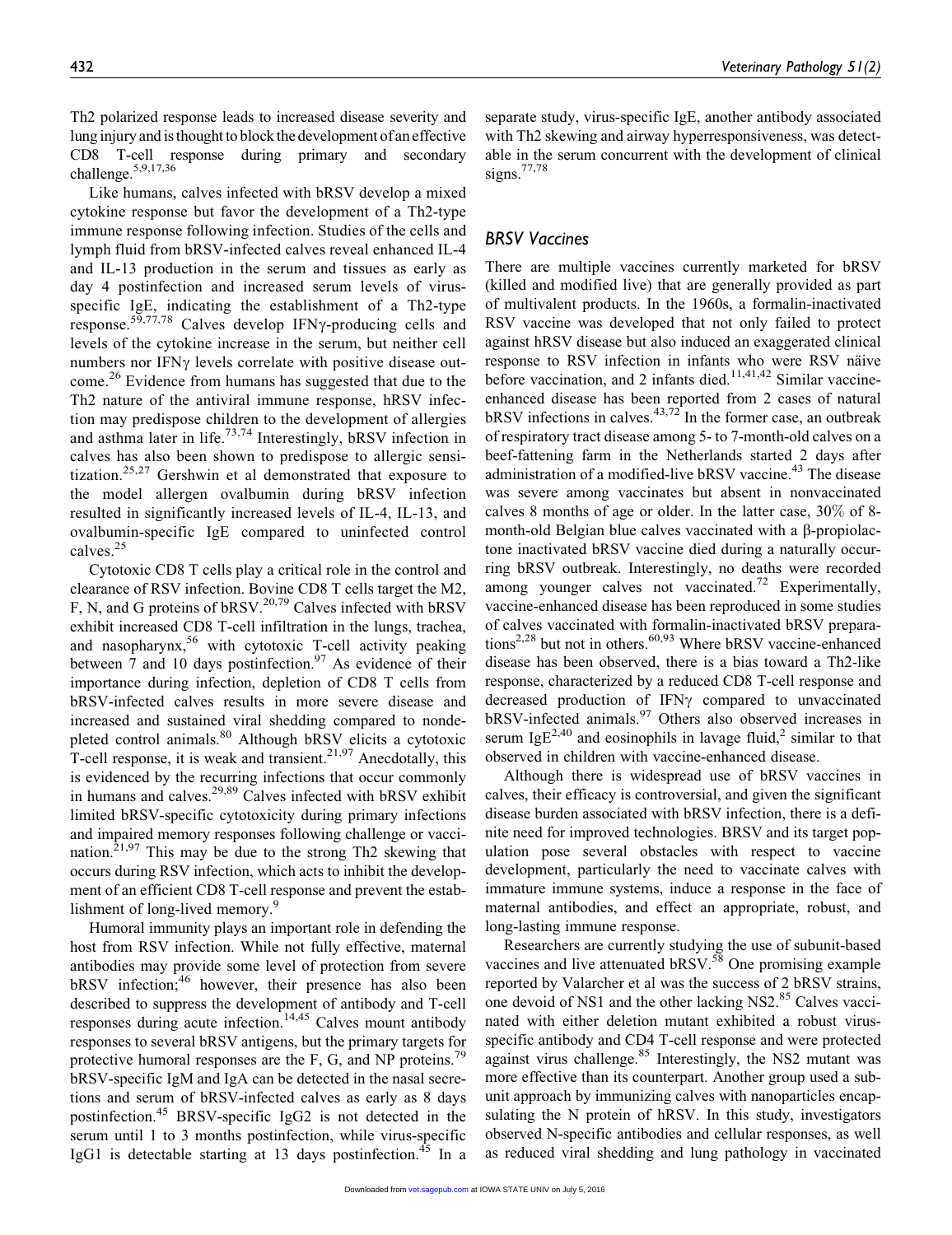calves. Furthermore, the calves did not exhibit vaccineenhanced disease.<sup>66</sup>

An additional area being extensively pursued against bRSV is the use of new adjuvants coupled with inactivated bRSV or subunit vaccines. Among those showing promise is the use of CpG containing oligodeoxynucleotides<sup>53</sup> and immunostimulating complexes,32,33 both of which induce a robust Th1 skewing. Immunostimulating complexes are multimers composed of cholesterol, phospholipids, proteins, and Quillaja saponins. Recent studies by Hagglund et al have described the ability bRSV immunostimulating complexes to successfully induce bRSV-specific cellular and humoral responses and protect from virulent bRSV challenge in neonatal calves aged 3 to 8 weeks. Interestingly, this protection was robust despite the presence of significant levels of maternally derived antibodies. $32,33$  Further information on novel approaches to bRSV vaccine development have been recently reviewed.58

## Summary

RSV infection in cattle continues to be a problematic disease resulting in significant economic losses to the industry due to decreased productivity coupled with increased costs for treatment. RSV is well recognized as a primary pathogen causing serious respiratory disease that predisposes cattle to secondary infection. hRSV and bRSV are closely related viruses with similarities in histopathologic lesions and mechanisms of immune modulation induced following infection. The innate and adaptive responses to RSV in calves are becoming increasingly understood; however, additional mechanistic insight is needed to better identify prophylactic and therapeutic compounds and vaccine targets.

#### Declaration of Conflicting Interests

The author(s) declared no potential conflicts of interest with respect to the research, authorship, and/or publication of this article.

#### Funding

The author(s) received no financial support for the research, authorship, and/or publication of this article.

## **References**

- 1. Anderson LJ, Hierholzer JC, Tsou C, et al. Antigenic characterization of respiratory syncytial virus strains with monoclonal antibodies. J Infect Dis. 1985;151:626–633.
- 2. Antonis AF, Schrijver RS, Daus F, et al. Vaccine-induced immunopathology during bovine respiratory syncytial virus infection: exploring the parameters of pathogenesis. J Virol. 2003;77: 12067–12073.
- 3. Bartz H, Turkel O, Hoffjan S, et al. Respiratory syncytial virus decreases the capacity of myeloid dendritic cells to induce interferon-gamma in naive T cells. Immunology. 2003;109:49–57.
- 4. Bendelja K, Vojvoda V, Aberle N, et al. Decreased Toll-like receptor 8 expression and lower TNF-alpha synthesis in infants with acute RSV infection [published online October 14, 2010]. Respir Res. 2010;11(143).
- 5. Boelen A, Kwakkel J, Barends M, et al. Effect of lack of interleukin-4, interleukin-12, interleukin-18, or the interferongamma receptor on virus replication, cytokine response, and lung pathology during respiratory syncytial virus infection in mice. J Med Virol. 2002;66:552–560.
- 6. Bossert B, Conzelmann KK. Respiratory syncytial virus (RSV) nonstructural (NS) proteins as host range determinants: a chimeric bovine RSV with NS genes from human RSV is attenuated in interferon-competent bovine cells. J Virol. 2002;76:4287–4293.
- 7. Bossert B, Marozin S, Conzelmann KK. Nonstructural proteins NS1 and NS2 of bovine respiratory syncytial virus block activation of interferon regulatory factor 3. J Virol. 2003;77:8661–8668.
- 8. Bryson DG. Necropsy findings associated with BRSV pneumonia. Vet Med. 1993;88:894–899.
- 9. Bueno SM, Gonzalez PA, Pacheco R, et al. Host immunity during RSV pathogenesis. Int immunopharmacol. 2008;8:1320–1329.
- 10. Caswell JL, Williams KJ. Respiratory system. In: Maxie MG, ed. Jubb, Kennedy and Palmer's Pathology of Domestic Animals. 5th ed. Edinburgh, Scotland: Saunders, 2008: 597–598.
- 11. Chin J, Magoffin RL, Shearer LA, et al. Field evaluation of a respiratory syncytial virus vaccine and a trivalent parainfluenza virus vaccine in a pediatric population. Am J Epidemiol. 1969; 89:449–463.
- 12. Collins JK, Teegarden RM, MacVean DW, et al. Prevalence and specificity of antibodies to bovine respiratory syncytial virus in sera from feedlot and range cattle. Am J Vet Res. 1988;49:1316–1319.
- 13. Cristina J, Lopez JA, Albo C, et al. Analysis of genetic variability in human respiratory syncytial virus by the RNase A mismatch cleavage method: subtype divergence and heterogeneity. Virology. 1990;174:126–134.
- 14. Crowe JE Jr, Williams JV. Immunology of viral respiratory tract infection in infancy. Paediatr Respir Rev. 2003;4:112–119.
- 15. Deplanche M, Lemaire M, Mirandette C, et al. In vivo evidence for quasispecies distributions in the bovine respiratory syncytial virus genome. *J Gen Virol.* 2007;88(pt 4):1260-1265.
- 16. Doggett JE, Taylor-Robinson D, Gallop RG. A study of an inhibitor in bovine serum active against respiratory syncytial virus. Arch Gesamte Virusforsch. 1968;23:126–137.
- 17. Durbin JE, Johnson TR, Durbin RK, et al. The role of IFN in respiratory syncytial virus pathogenesis. J Immunol. 2002;168: 2944–2952.
- 18. Fach SJ, Meyerholz DK, Gallup JM, et al. Neonatal ovine pulmonary dendritic cells support bovine respiratory syncytial virus replication with enhanced interleukin (IL)-4 and IL-10 gene transcripts. Viral Immunol. 2007;20:119–130.
- 19. Furze JM, Roberts SR, Wertz GW, et al. Antigenically distinct G glycoproteins of BRSV strains share a high degree of genetic homogeneity. Virology. 1997;231:48–58.
- 20. Gaddum RM, Cook RS, Furze JM, et al. Recognition of bovine respiratory syncytial virus proteins by bovine  $CD8+T$  lymphocytes. Immunology. 2003;108:220–229.
- 21. Gaddum RM, Cook RS, Thomas LH, et al. Primary cytotoxic T-cell responses to bovine respiratory syncytial virus in calves. Immunology. 1996;88:421–427.
- 22. Garcia O, Martin M, Dopazo J, et al. Evolutionary pattern of human respiratory syncytial virus (subgroup A): cocirculating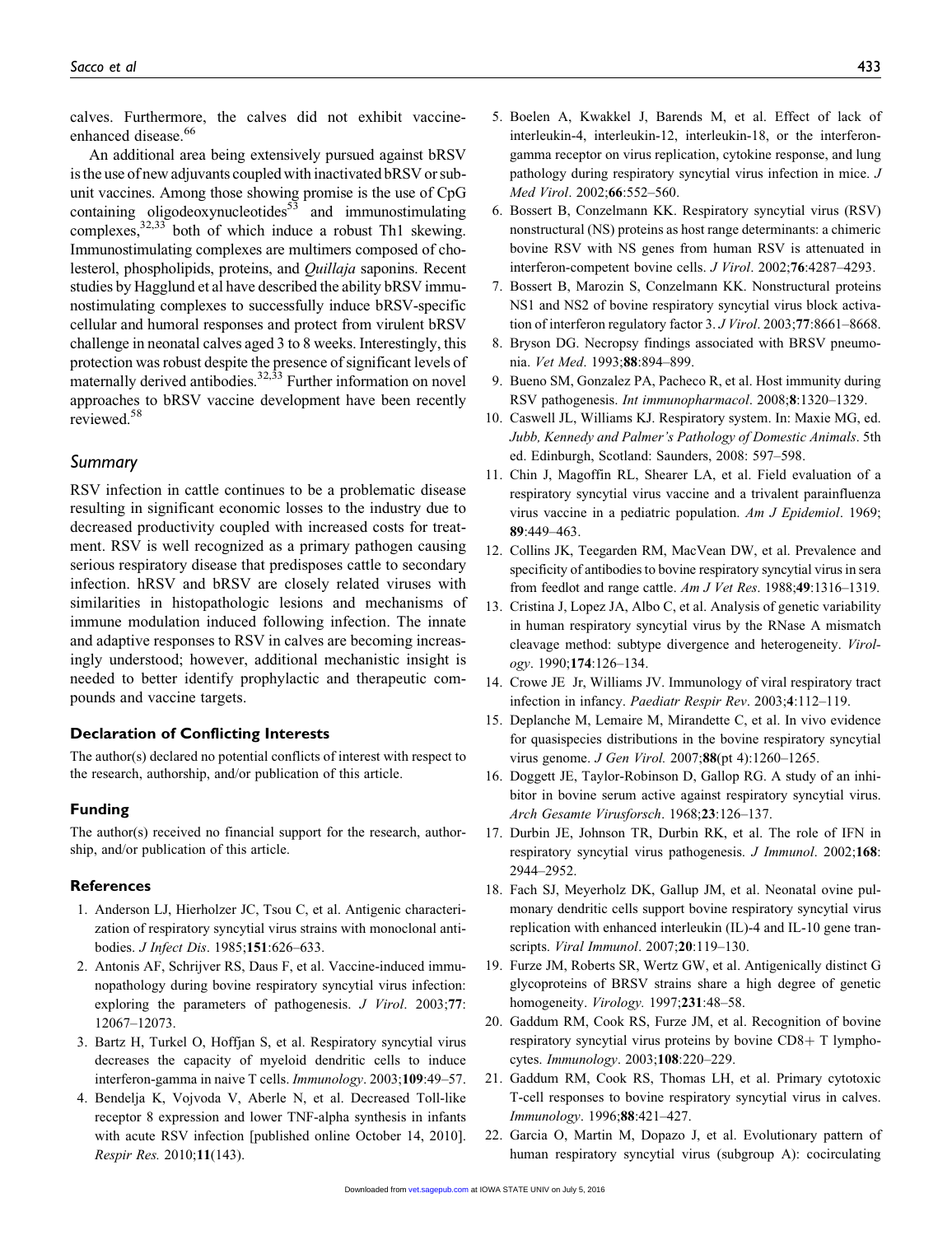lineages and correlation of genetic and antigenic changes in the G glycoprotein. J Virol. 1994;68:5448–5459.

- 23. Gershwin LJ. Bovine respiratory syncytial virus infection: immunopathogenic mechanisms. Anim Health Res Rev 2007;8: 207–213.
- 24. Gershwin LJ. Immunology of bovine respiratory syncytial virus infection of cattle. Comp Immunol Microbiol Infect Dis. 2012; 35:253–257.
- 25. Gershwin LJ, Anderson ML, Wang C, et al. Assessment of IgE response and cytokine gene expression in pulmonary efferent lymph collected after ovalbumin inhalation during experimental infection of calves with bovine respiratory syncytial virus. Am J Vet Res. 2011;72:134–145.
- 26. Gershwin LJ, Gunther RA, Anderson ML, et al. Bovine respiratory syncytial virus-specific IgE is associated with interleukin-2 and -4, and interferon-gamma expression in pulmonary lymph of experimentally infected calves. Am J Vet Res. 2000;61: 291–298.
- 27. Gershwin LJ, Gunther RA, Hornof WJ, et al. Effect of infection with bovine respiratory syncytial virus on pulmonary clearance of an inhaled antigen in calves. Am J Vet Res. 2008;69:416–422.
- 28. Gershwin LJ, Schelegle ES, Gunther RA, et al. A bovine model of vaccine enhanced respiratory syncytial virus pathophysiology. Vaccine. 1998;16:1225–1236.
- 29. Glezen WP, Taber LH, Frank AL, et al. Risk of primary infection and reinfection with respiratory syncytial virus. Am J Dis Child. 1986;140:543–546.
- 30. Grell SN, Riber U, Tjornehoj K, et al. Age-dependent differences in cytokine and antibody responses after experimental RSV infection in a bovine model. Vaccine. 2005;23:3412–3423.
- 31. Guerrero-Plata A, Casola A, Suarez G, et al. Differential response of dendritic cells to human metapneumovirus and respiratory syncytial virus. Am J Respir Cell Mol Biol. 2006;34:320-329.
- 32. Hagglund S, Hu K, Vargmar K, et al. Bovine respiratory syncytial virus ISCOMs: immunity, protection and safety in young conventional calves. Vaccine. 2011;29:8719–8730.
- 33. Hagglund S, Hu KF, Larsen LE, et al. Bovine respiratory syncytial virus ISCOMs: protection in the presence of maternal antibodies. Vaccine. 2004;23:646–655.
- 34. Hagglund S, Svensson C, Emanuelson U, et al. Dynamics of virus infections involved in the bovine respiratory disease complex in Swedish dairy herds. Vet J. 2006;172:320–328.
- 35. Han J-I, Cho Y-I, Cooper VL, et al. Development of a panel of multiplex real-time polymerase chain reaction assays for simultaneous detection of bovine respiratory pathogens. J Clin Microbiol. Accepted for publication.
- 36. Hussell T, Baldwin CJ, O'Garra A, et al. CD8+ T cells control Th2-driven pathology during pulmonary respiratory syncytial virus infection. Eur J Immunol. 1997;27:3341–3349.
- 37. Inaba Y, Tanaka Y, Omori T, et al. Isolation of bovine respiratory syncytial virus. Jpn J Exp Med. 1970;40:473–474.
- 38. Inaba Y, Tanaka Y, Sato K, et al. Nomi virus, a virus isolated from an apparently new epizootic respiratory disease of cattle. Jpn J Microbiol. 1970;14:246–248.
- 39. Jacobs JW, Edington N. Isolation of respiratory syncytial virus from cattle in Britain. Vet Rec. 1971;88:694.
- 40. Kalina WV, Woolums AR, Berghaus RD, et al. Formalininactivated bovine RSV vaccine enhances a Th2 mediated immune response in infected cattle. Vaccine. 2004;22:1465–1474.
- 41. Kapikian AZ, Mitchell RH, Chanock RM, et al. An epidemiologic study of altered clinical reactivity to respiratory syncytial (RS) virus infection in children previously vaccinated with an inactivated RS virus vaccine. Am J Epidemiol. 1969;89:405-421.
- 42. Kim HW, Canchola JG, Brandt CD, et al. Respiratory syncytial virus disease in infants despite prior administration of antigenic inactivated vaccine. Am J Epidemiol. 1969;89:422–434.
- 43. Kimman TG, Sol J, Westenbrink F, et al. A severe outbreak of respiratory tract disease associated with bovine respiratory syncytial virus probably enhanced by vaccination with modified live vaccine. Vet Q. 1989;11:250-253.
- 44. Kimman TG, Straver PJ, Zimmer GM. Pathogenesis of naturally acquired bovine respiratory syncytial virus infection in calves: morphologic and serologic findings. Am J Vet Res. 1989;50: 684–693.
- 45. Kimman TG, Westenbrink F, Schreuder BE, et al. Local and systemic antibody response to bovine respiratory syncytial virus infection and reinfection in calves with and without maternal antibodies. J Clin Microbiol. 1987;25:1097–1106.
- 46. Kimman TG, Zimmer GM, Westenbrink F, et al. Epidemiological study of bovine respiratory syncytial virus infections in calves: influence of maternal antibodies on the outcome of disease. Vet Rec. 1988;123:104–109.
- 47. Larsen LE, Tjornehoj K, Viuff B. Extensive sequence divergence among bovine respiratory syncytial viruses isolated during recurrent outbreaks in closed herds. J Clin Microbiol. 2000;38: 4222–4227.
- 48. Larsen LE, Tjornehoj K, Viuff B, et al. Diagnosis of enzootic pneumonia in Danish cattle: reverse transcription-polymerase chain reaction assay for detection of bovine respiratory syncytial virus in naturally and experimentally infected cattle. J Vet Diag. 1999;11:416–422.
- 49. LeBlanc PH, Baker JC, Gray PR, et al. Effects of bovine respiratory syncytial virus on airway function in neonatal calves. Am J Vet Res. 1991;52:1401–1406.
- 50. Liu P, Jamaluddin M, Li K, et al. Retinoic acid-inducible gene I mediates early antiviral response and Toll-like receptor 3 expression in respiratory syncytial virus-infected airway epithelial cells. J Virol. 2007;81:1401–1411.
- 51. Lizundia R, Sauter KS, Taylor G, et al. Host species-specific usage of the TLR4-LPS receptor complex. Innate Immun. 2008; 14:223–231.
- 52. Lo MS, Brazas RM, Holtzman MJ. Respiratory syncytial virus nonstructural proteins NS1 and NS2 mediate inhibition of Stat2 expression and alpha/beta interferon responsiveness. J Virol. 2005;79:9315–9319.
- 53. Mapletoft JW, Oumouna M, Townsend HG, et al. Formulation with CpG oligodeoxynucleotides increases cellular immunity and protection induced by vaccination of calves with formalininactivated bovine respiratory syncytial virus. Virology. 2006; 353:316–323.
- 54. Martin SW, Bateman KG, Shewen PE, et al. The frequency, distribution and effects of antibodies, to seven putative respiratory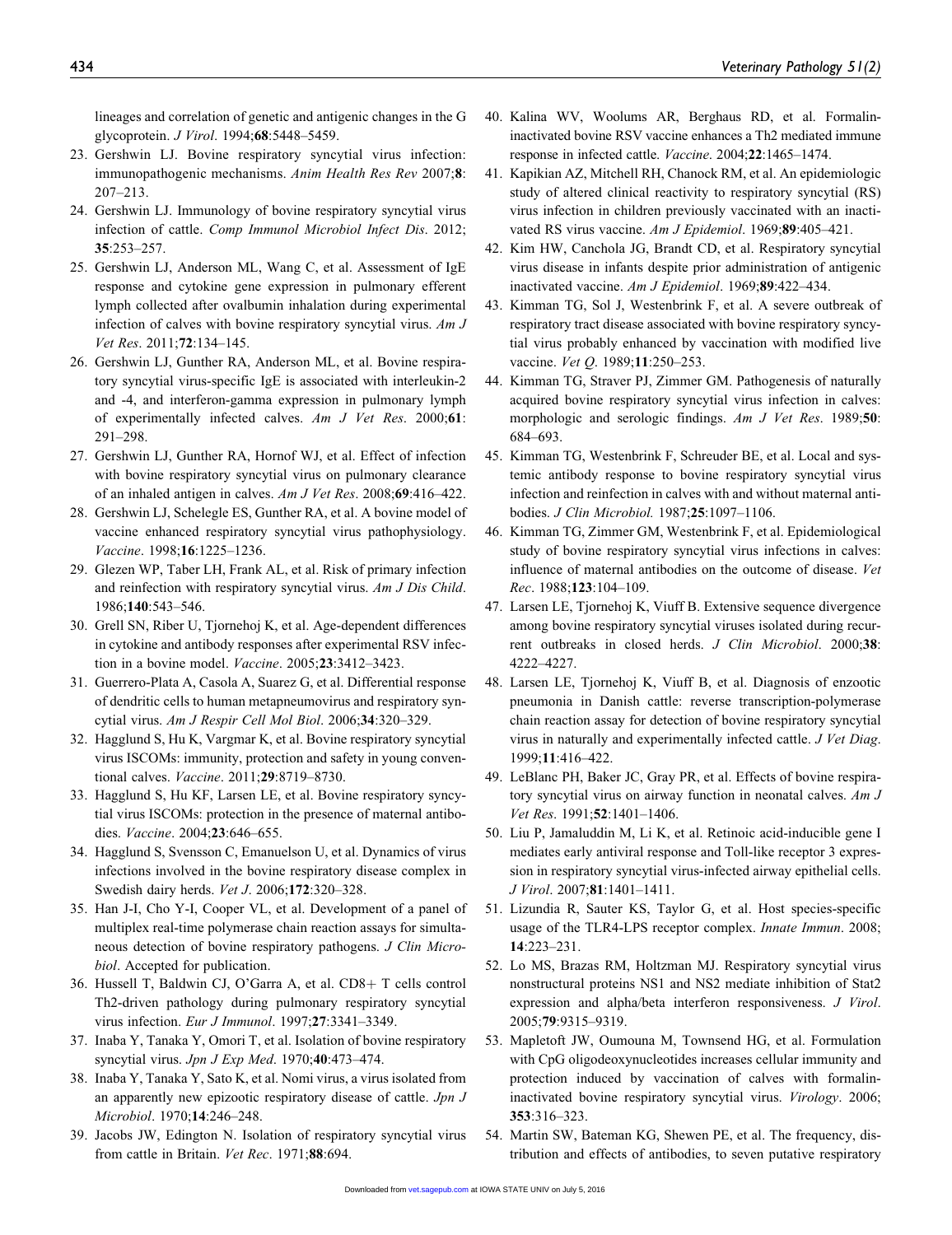pathogens, on respiratory disease and weight gain in feedlot calves in Ontario. Can J Vet Res. 1989;53:355-362.

- 55. McGill JL, Nonnecke BJ, Lippolis JD, et al. Differential chemokine and cytokine production by neonatal bovine gammadelta T cell subsets in response to viral toll-like receptor agonists and in vivo RSV infection. Immunology. 2013;139:227–244.
- 56. McInnes E, Sopp P, Howard CJ, et al. Phenotypic analysis of local cellular responses in calves infected with bovine respiratory syncytial virus. Immunology. 1999;96:396-403.
- 57. McLellan JS, Yang Y, Graham BS, et al. Structure of respiratory syncytial virus fusion glycoprotein in the postfusion conformation reveals preservation of neutralizing epitopes. J Virol. 2011;85: 7788–7796.
- 58. Meyer G, Deplanche M, Schelcher F. Human and bovine respiratory syncytial virus vaccine research and development. Comp Immunol Microbiol Infect Dis. 2008;31:191–225.
- 59. Miao C, Woolums AR, Zarlenga DS, et al. Effects of a single intranasal dose of modified-live bovine respiratory syncytial virus vaccine on cytokine messenger RNA expression following viral challenge in calves. Am J Vet Res. 2004;65:725-733.
- 60. Mohanty SB, Rockemann DD, Davidson JP, et al. Effect of vaccinal serum antibodies on bovine respiratory syncytial viral infection in calves. Am J Vet Res. 1981;42:881–883.
- 61. Ohlson A, Alenius S, Traven M, et al. A longitudinal study of the dynamics of bovine corona virus and respiratory syncytial virus infections in dairy herds [published online March 4, 2013]. Vet J.
- 62. Openshaw PJ, Tregoning JS. Immune responses and disease enhancement during respiratory syncytial virus infection. Clin Microbiol Rev. 2005;18:541–555.
- 63. Paccaud MF, Jacquier C. A respiratory syncytial virus of bovine origin. Arch Gesamte Virusforsch. 1970;30:327–342.
- 64. Paton DJ, Christiansen KH, Alenius S, et al. Prevalence of antibodies to bovine virus diarrhoea virus and other viruses in bulk tank milk in England and Wales. Vet Rec. 1998;142:385-391.
- 65. Prozzi D, Walravens K, Langedijk JP, et al. Antigenic and molecular analyses of the variability of bovine respiratory syncytial virus G glycoprotein. J Gen Virol. 1997;78(pt 2):359–366.
- 66. Riffault S, Meyer G, Deplanche M, et al. A new subunit vaccine based on nucleoprotein nanoparticles confers partial clinical and virological protection in calves against bovine respiratory syncytial virus. Vaccine. 2010;28:3722–3734.
- 67. Rosenquist BD. Isolation of respiratory syncytial virus from calves with acute respiratory disease. J Infect Dis. 1974;130:177-182.
- 68. Sacco RE, McGill JL, Palmer MV, et al. Neonatal calf infection with respiratory syncytial virus: drawing parallels to the disease in human infants. Viruses. 2012;4:3731–3753.
- 69. Sacco RE, Nonnecke BJ, Palmer MV, et al. Differential expression of cytokines in response to respiratory syncytial virus infection of calves with high or low circulating 25-hydroxyvitamin D3. PloS one. 2012;7: e33074.
- 70. Sarmiento-Silva RE, Nakamura-Lopez Y, Vaughan G. Epidemiology, molecular epidemiology and evolution of bovine respiratory syncytial virus. Viruses. 2012;4:3452–3467.
- 71. Schlender J, Bossert B, Buchholz U, et al. Bovine respiratory syncytial virus nonstructural proteins NS1 and NS2 cooperatively

antagonize alpha/beta interferon-induced antiviral response. J Virol. 2000;74:8234–8242.

- 72. Schreiber P, Matheise JP, Dessy F, et al. High mortality rate associated with bovine respiratory syncytial virus (BRSV) infection in Belgian white blue calves previously vaccinated with an inactivated BRSV vaccine. J Vet Med B Infect Dis Vet Public Health 2000;47:535–550.
- 73. Sigurs N, Bjarnason R, Sigurbergsson F, et al. Asthma and immunoglobulin E antibodies after respiratory syncytial virus bronchiolitis: a prospective cohort study with matched controls. Pediatrics. 1995;95:500–505.
- 74. Sigurs N, Gustafsson PM, Bjarnason R, et al. Severe respiratory syncytial virus bronchiolitis in infancy and asthma and allergy at age 13. Am J Respir Crit Care Med 2005;171:137–141.
- 75. Smith MH, Frey ML, Dierks RE. Isolation, characterization, and pathogenicity studies of a bovine respiratory syncytial virus. Arch Virol. 1975;47:237–247.
- 76. Socha W, Rola J. Use of rapid human respiratory syncytial virus strip tests for detection of bovine respiratory syncytial virus in experimentally vaccinated calves. Pol J Vet Sci. 2012;15:629-634.
- 77. Stewart RS, Gershwin LJ. Detection of IgE antibodies to bovine respiratory syncytial virus. Vet Immunol Immunopathol. 1989; 20:313–323.
- 78. Stewart RS, Gershwin LJ. Role of IgE in the pathogenesis of bovine respiratory syncytial virus in sequential infections in vaccinated and nonvaccinated calves. Am J Vet Res. 1989;50: 349–355.
- 79. Taylor G, Thomas LH, Furze JM, et al. Recombinant vaccinia viruses expressing the F, G or N, but not the M2, protein of bovine respiratory syncytial virus (BRSV) induce resistance to BRSV challenge in the calf and protect against the development of pneumonic lesions. J Gen Virol. 1997;78(pt 12):3195-3206.
- 80. Thomas LH, Cook RS, Howard CJ, et al. Influence of selective T-lymphocyte depletion on the lung pathology of gnotobiotic calves and the distribution of different T-lymphocyte subsets following challenge with bovine respiratory syncytial virus. Res Vet Sci. 1996;61:38–44.
- 81. Thonur L, Maley M, Gilray J, et al. One-step multiplex real time RT-PCR for the detection of bovine respiratory syncytial virus, bovine herpesvirus 1 and bovine parainfluenza virus 3. BMC Vet Res. 2012;8(37).
- 82. Timsit E, Le Drean E, Maingourd C, et al. Detection by real-time RT-PCR of a bovine respiratory syncytial virus vaccine in calves vaccinated intranasally. Vet Rec. 2009;165:230–233.
- 83. Timsit E, Maingourd C, Le Drean E, et al. Evaluation of a commercial real-time reverse transcription polymerase chain reaction kit for the diagnosis of Bovine respiratory syncytial virus infection. J Vet Diagn Invest. 2010;22:238–241.
- 84. Uttenthal A, Larsen LE, Philipsen JS, et al. Antibody dynamics in BRSV-infected Danish dairy herds as determined by isotype-specific immunoglobulins. Vet Microbiol. 2000;76: 329–341.
- 85. Valarcher JF, Furze J, Wyld S, et al. Role of alpha/beta interferons in the attenuation and immunogenicity of recombinant bovine respiratory syncytial viruses lacking NS proteins. J Virol. 2003; 77:8426–8439.